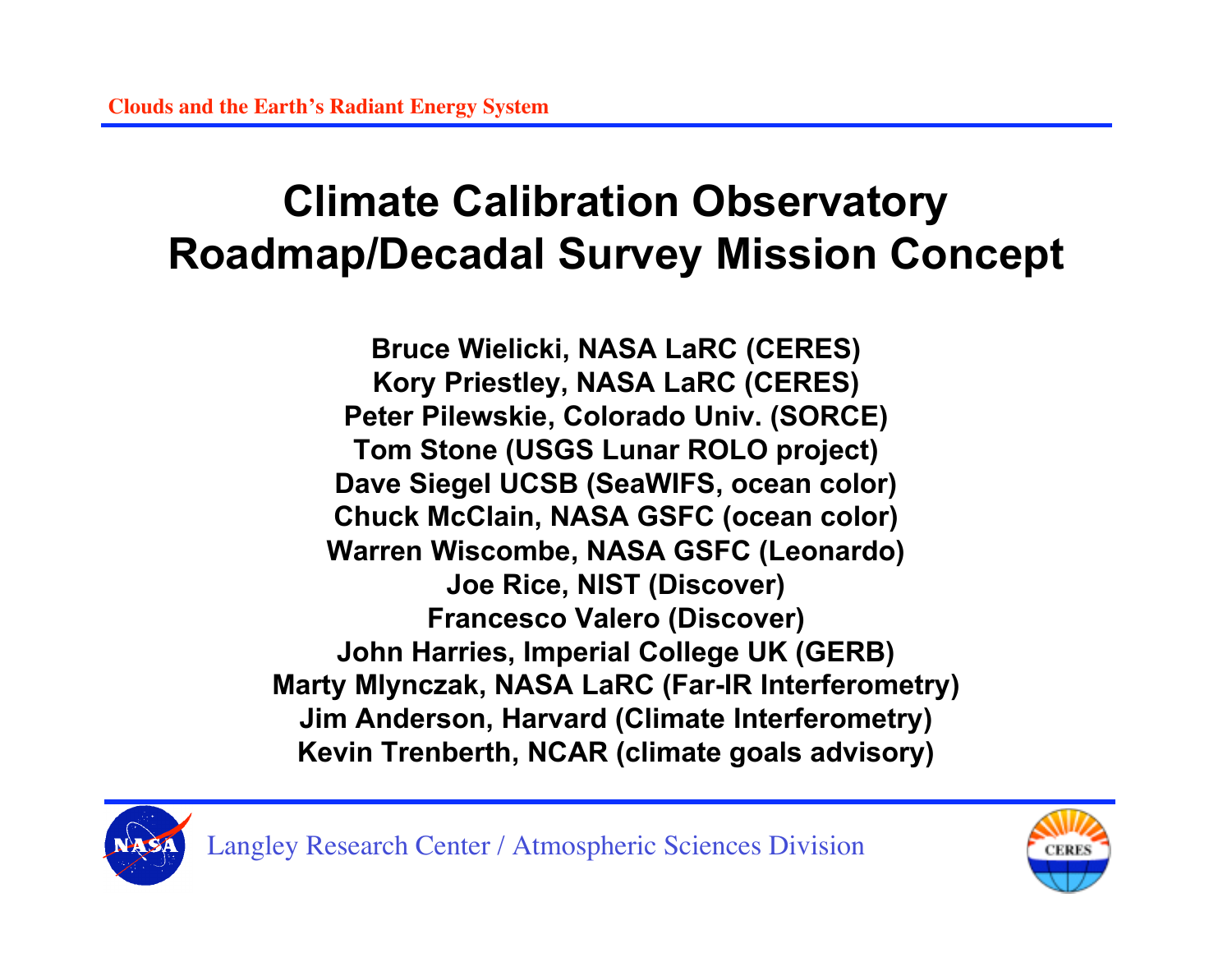## **Climate Calibration Observatory Mission**

- Why a Satellite Calibration Observatory?
	- Anthropogenic forcing is 0.6 Wm-2/decade
	- Tropical 20S to 20N AMIP annual mean climate noise is 0.3 Wm-2
	- Global net radiation annual mean sigma is 0.4 Wm-2 (ERBS)
	- 50% uncertainty in cloud feedback is change in cloud net radiative forcing of 0.3 Wm-2/decade.
	- Suggests threshold of 0.3 Wm-2 global net cloud forcing and goal of 0.15 Wm-2 for stability per decade
		- 0.15 Wm<sup>-2</sup> SW cloud forcing is  $0.15/50 = 0.3%$  of global mean
		- 0.15 Wm<sup>-2</sup> LW cloud forcing is  $0.15/30 = 0.5%$  of global mean
		- 0.15 Wm<sup>-2</sup> in clear-sky LW flux is ~0.1C temperature change/decade
	- Converting to cloud optical depth/height/temperature for imagers:
		- equivalent visible channel stability is 0.5% stability per decade
		- equivalent cloud height/temperature is 15m or 0.1K stability per decade
	- Temperature/Water Vapor Sounding: 0.04 to 0.08K per decade.
	- Vegetation and Ocean Color: 1% reflectance stability per decade.



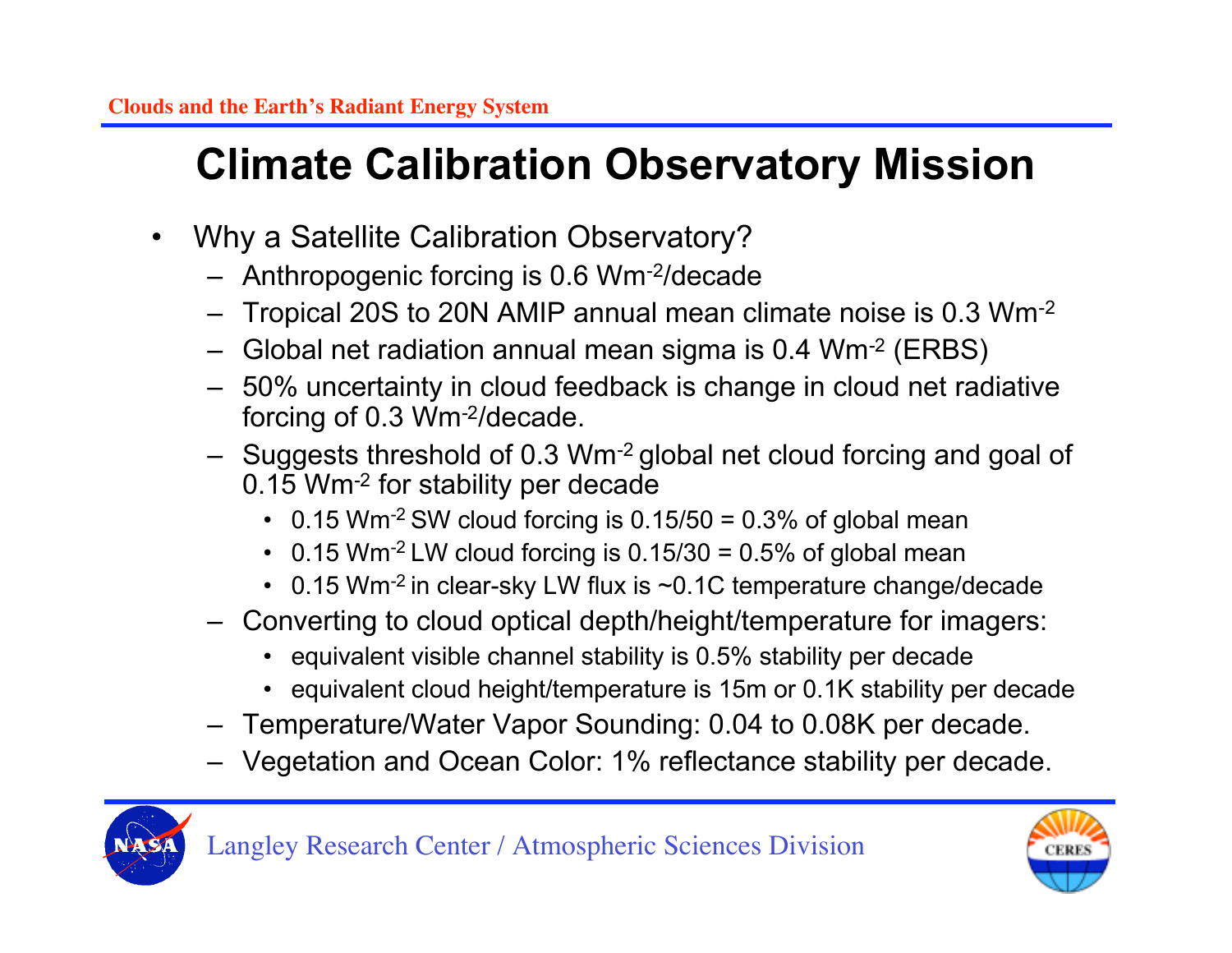### **What do current instruments Provide?**

- Goal of 0.3% SW and 0.5% LW stability very tough to achieve
	- CERES nominal stability design is 0.5% per 6 year mission life
	- Correction of RAP data transmission loss is  $\sim$  1% SW in 4 years and was possible only because of independent crosstrack/RAP data
	- AVHRR and geostationary imager visible channels: several % per year change. Constrained to 3-5% using clear sky desert, ice.
	- MODIS/MISR differ by 3% in absolute calibration and estimate stability at 2% per 6 years or better (using diffuser plates)
	- SeaWIFS ocean color using monthly lunar views estimates stability constrained to 0.1% for annual mean, but only for dark targets (lunar reflectivity 5 to 10%).
	- $-$  For dark lunar targets: need linearity of  $\sim$  0.1% to transfer to much brighter scenes including clouds, snow, and desert.
- Current satellite instruments stress spatial/spectral resolution, not accuracy and stability of calibration. Detector linearity only  $\sim$  a few %.
- NPOESS VIIRS imager dropped lunar calibration (cost)
- Ocean color community can't use MODIS Terra: worried about VIIRS.
- NPOESS weather priority cannot afford critical climate calibration requirements: behind cost and schedule now.



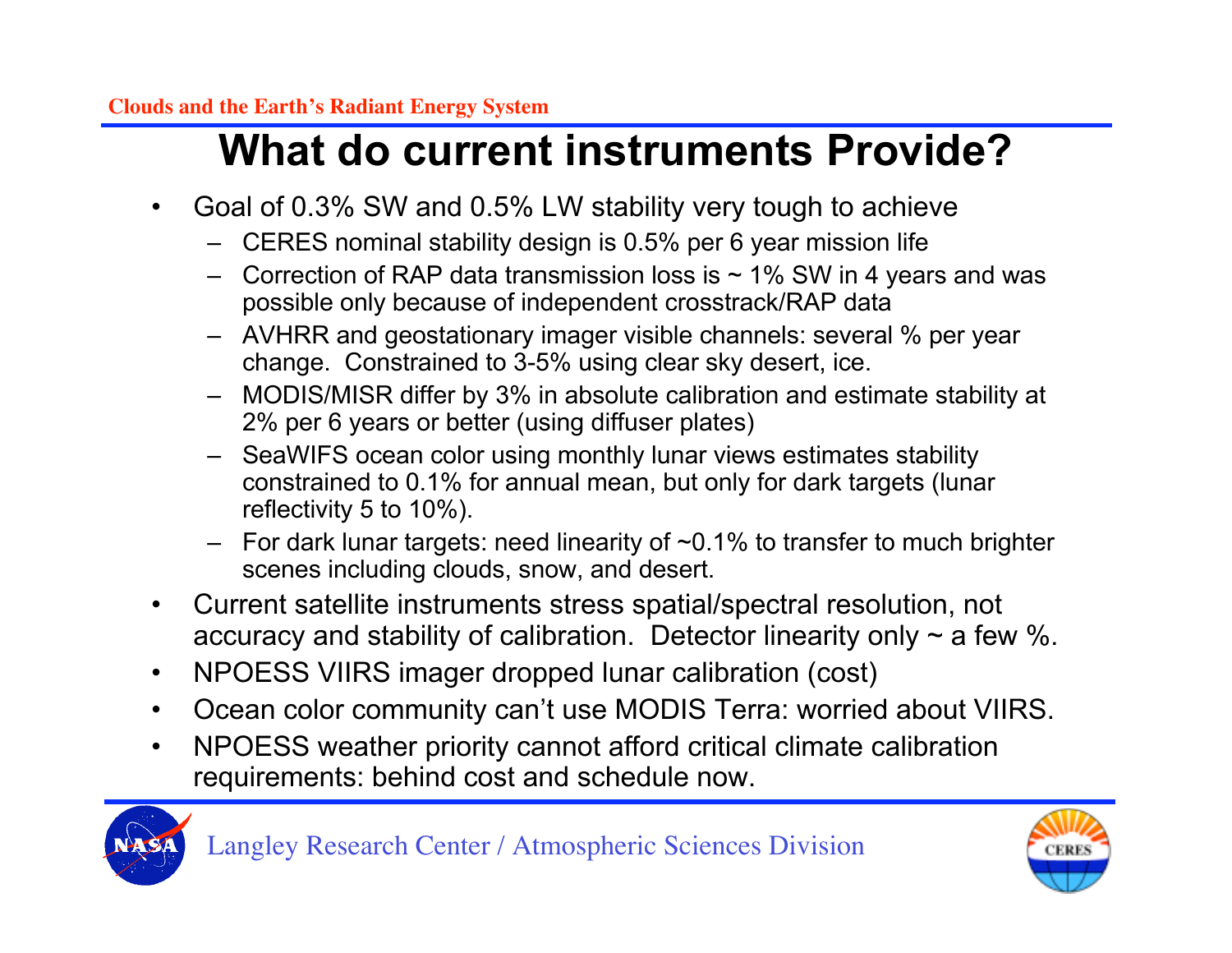- Major problem for climate is achieving both:
	- sufficient global sampling (large natural variability)
	- sufficient calibration and stability
	- no designed climate observing system currently exists.
- Current instruments focus on sampling first, calibration second
- Adding rigorous calibration sources and independence can double the size/cost of instruments
- Turn the problem around:
	- don't try to climate calibrate every satellite instrument
	- don't try to sample the entire earth
	- instead design instruments to be highly calibrated and stable transfer radiometers in orbit
	- essentially provide a NIST quality calibration standard laboratory in orbit.
	- design orbits, fields of view, pointing capabilities to optimize calibrating other instruments: not sampling earth's highly variable fields.



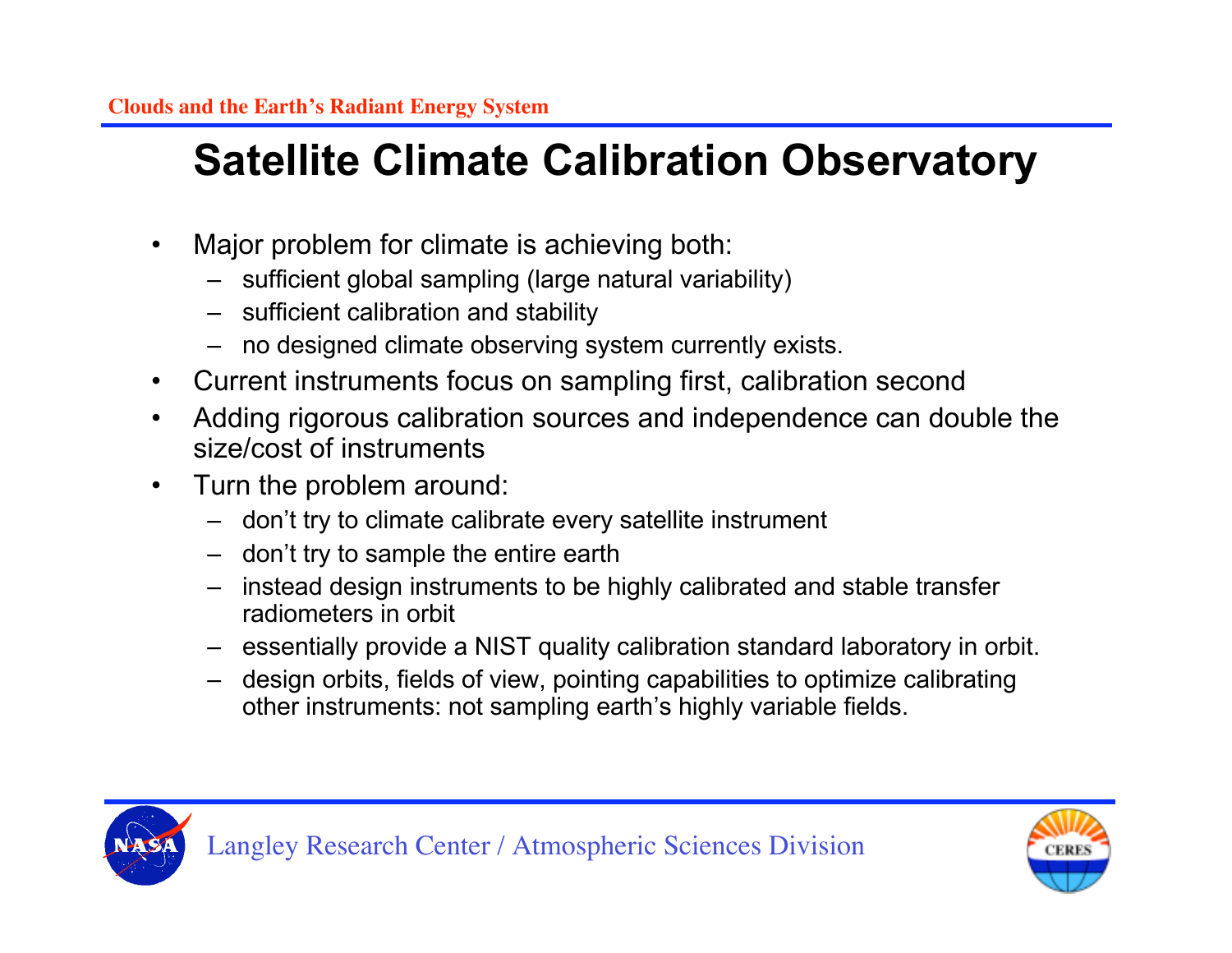- What would such an observatory look like?
	- Precessing 67 degree inclined orbit
		- Changes local sampling time by 24 hours every 3 months
		- Allows underflight of all other spacecraft orbits: leo, geo, etc
		- Orbit period varies with altitude: choose an altitude different than other satellites to allow matched time/location calibrations with all satellites: for example 650 km.
		- Varying local time assures that intercalibration locations will vary from the equator to about 70 degrees latitide and will cover a complete range of climate conditions.
	- Two satellite calibration observatories at any time in orbit: 6 hours of local sampling time apart, altitudes can differ (e.g. 650, 750km) to allow each to have different phasing of orbit synchronization with other satellites.
	- Require +/-5 minute simultaneity in orbit crossing locations: same time/location/viewing angles. 10% of orbits (100 min period) will fill this criteria. Over long time periods this averages 1.4 calibrations per day with a low earth orbit spacecraft (e.g. sunsynch NPOESS) or more for geostationary.
	- Can predict a week ahead when matched calibration orbit crossings will occur, what location, and what viewing angles.
	- When one of the observatories or its instruments fail: launch a replacement within 3 months. Use small Pegasus launch vehicles (instruments are small) and have spare spacecraft ready.



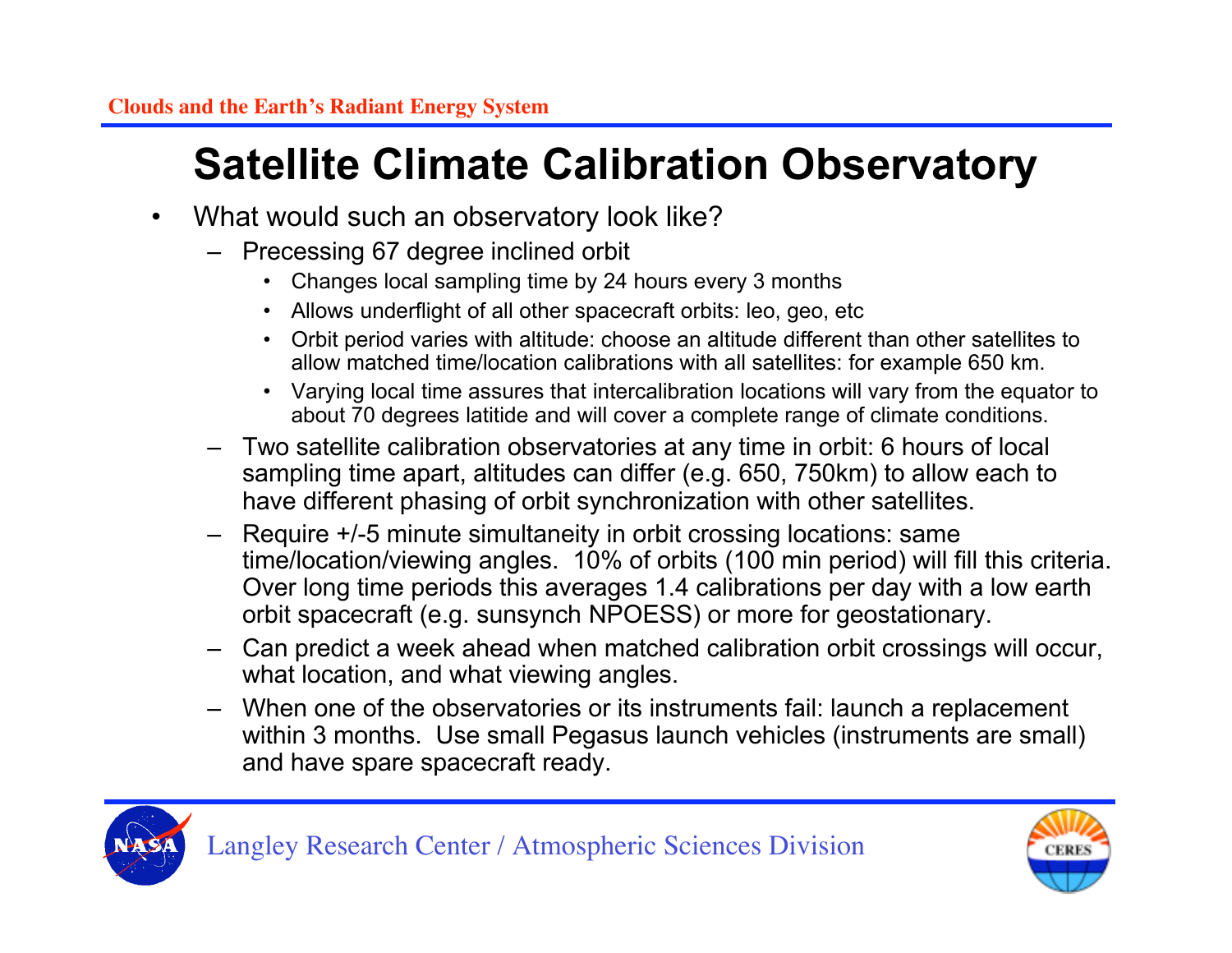- What types of instruments could be used for calibration standards?
	- must be highly linear detectors (0.1%): cavities, bolometers, etc
	- must be capable of handling most of the solar and thermal infrared spectrum, including spectral resolution to match imagers and other spectrometers
	- must be able to constrain total broadband energy
	- field of view must be large enough to allow very accurate integration of other radiometers to match its fov: nominally 100km
	- field of view must be narrow enough to allow close matching of viewing zenith and azimuth angles to within +/- 5 degrees/unbiased
	- instruments and/or spacecraft must be able to control pointing accurately enough to achieve 98% fov matching:  $\sim$  2 km of 100 km fov. CERES is  $\sim$  1km, MODIS is  $\sim$  100m.
	- must have very accurate/stable independent calibration sources (e.g. deep cavity backbodies, lamps, solar viewing, lunar viewing)



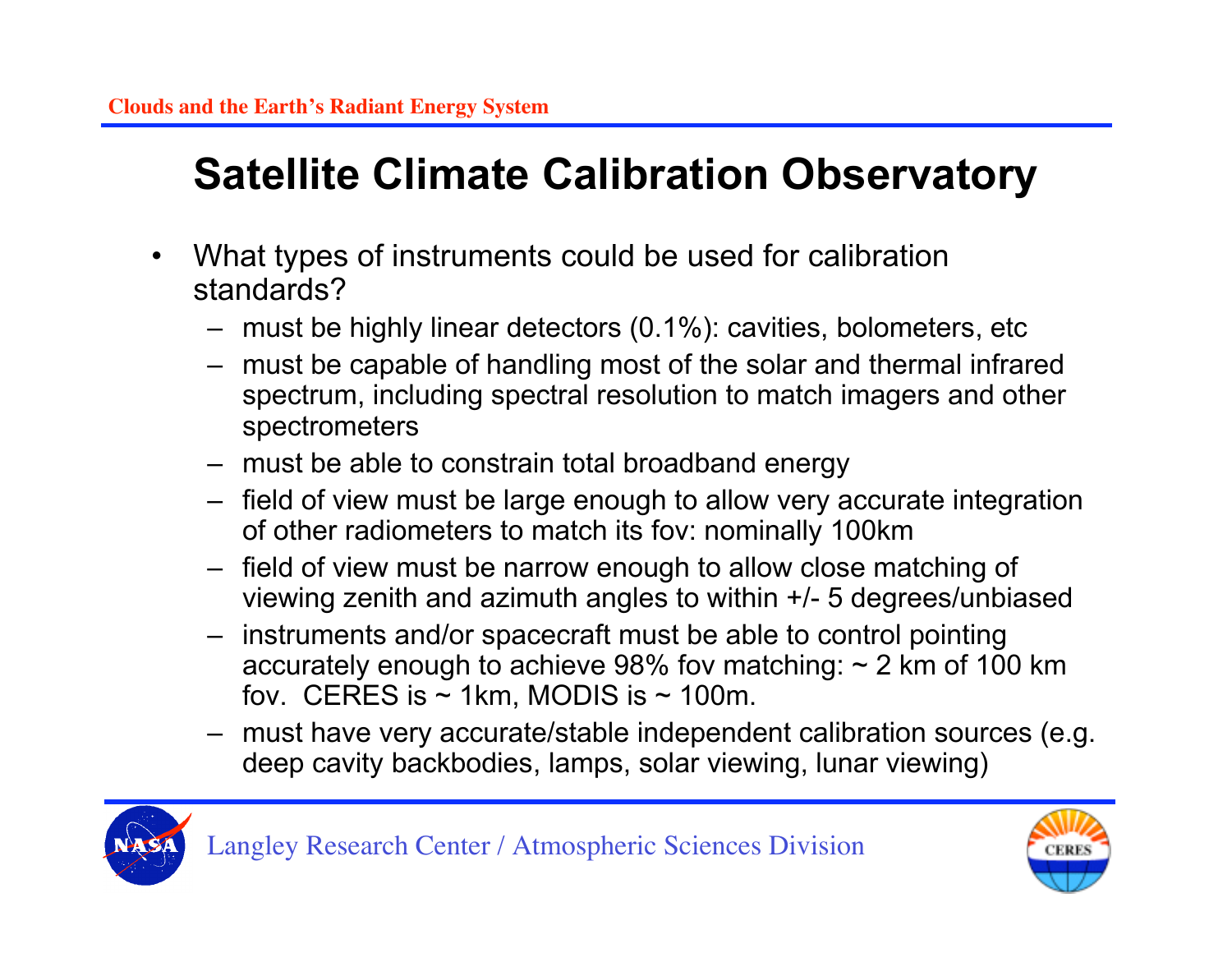- Example instruments:
	- ERBS active cavities have demonstrated 0.1% stability/decade, use solar constant checks every 2 weeks.
	- SORCE active cavities for solar irradiance, and prism spectrometer for spectral solar irradiance. Modify for earth viewing capability? Large fov?
	- $-$  Anderson/Goody interferometer for 4 to  $20\mu$ m (bolometer detectors, 100km) fov, nadir only). Reach 50- 100µm water vapor greenhouse?
	- Mlynczak FIRST Far-IR interferometer for 10 to 100um (May balloon test)
	- Leonardo reflectivity spectrometer concept: modify for calibration instead of angle/spatial sampling? 0.4 - 2.5µm.
	- $-$  Lunar stability monitoring requires  $\sim$  1km fov to scan the roughly 6km lunar diameter (e.g. SeaWIFs). Also requires 0.1% linearity (dark target).
	- In calibration mode, there is more dwell time for intercalibration when compared to normal scanning: 10 to 100 times longer light gathering.
	- Suggests:
		- 2 cavities (SW, Total) 500km fov
		- IR spectrometer, 100km fov, dual deep cavity sources, 4 to 100µm wavelengths
		- SW spectrometer, 100km fov, diffuser, solar views
		- SW spectrometer, 1km fov/150km swath, lunar views, check 100km fov instrument